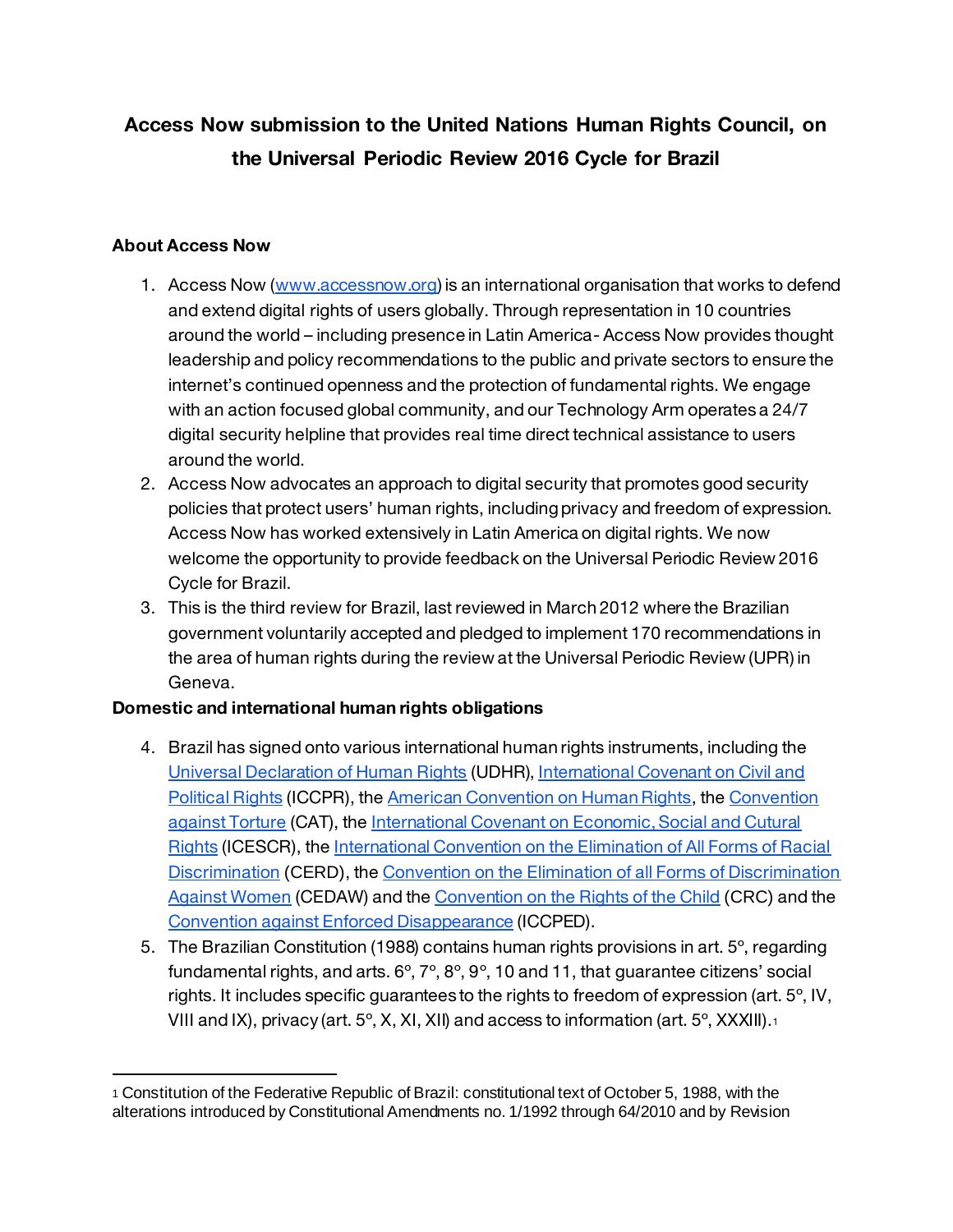6. Law Nº 12.965/2014, The Civil Rights Framework for the Internet (Marco Civil da Internet) commits to international human rights principles through domestic legislation, by affirming freedom of expression (art.  $3^\circ$ , I) and privacy (art.  $3^\circ$ , II) as core principles for internet use in the country. It also recognizes all citizens' rights to access the internet (art. 4º, I) and to access information, knowledge, and culture, as well as to participate in decisions about public affairs (art. 4º, II).

#### **Situation of digital rights in Brazil**

l

- 7. Despite these commitments and obligations, we have gathered and hereby submit evidence of a systematic disregard of digital rights in Brazil. These violations include: **Violations of access to information & freedom of expression**
	- 8. On May 3, 2016 a judge ordered WhatsApp blocked for 72 hours. The outage lasted for just over 24 hours before a judge reinstated access to the popular messaging application. Soon after, an emergency petition was filed against cybercrime bills in Brazil that would authorize blanket internet shutdowns. In total, lower court judges have ordered three Whatsapp shutdowns in the country in the last two years. The blocking orders are directed to telecommunications companies that will receive daily fines in case of non compliance. Although some of the decisions were kept secret, the latest one  $-$ - from July<sub>2</sub>  $-$ - was made public and showed the justification behind it: the company's failure to comply with a court order in a criminal investigation that demanded the "interception" of messages. The demands were for the "suspension of the encryption key" and the deviation in real time of the messages exchanged "before the implementation of the encryption." Although these Brazilian shutdowns have been usually followed by higher courts' decisions overturning them for being disproportionate, they have serious impacts for the exercise of freedom of expression and access to information. Additionally, they evidence an intention from some groups in the government to use these legal mechanisms to push for a weakening of strong encryption systems and for more invasive means to conduct investigations, putting privacy at risk.<sup>3</sup>
	- 9. As part of the preparations to host the 2016 Rio Olympic Games, the Brazilian telecom authority, ANATEL, granted the Brazilian Armed Forces the ability to use equipment

Constitutional Amendments no. 1/1994 through 6/1994. – 3. ed. – Brasília: Chamber of Deputies, Documentation and Information Center, 2010.

<sup>2</sup> Access Now. July 19th, 2016. "On eve of Olympics, judge orders blocking of WhatsApp in Brazil" <https://www.accessnow.org/eve-olympics-judge-orders-blocking-whatsapp-brazil/> accessed in September 19th, 2016.

<sup>3</sup> After the last Whatsapp shutdown, the Brazilian Justice Minister, Alexandre de Moraes, has stated that he wants to propose a digital data bill that would, among others, force companies to establish their offices in Brazil. According to a report from The Fortune, "the bill should provide a framework for cooperation with authorities without depriving about 100 million users of the popular Facebook messaging service". See: Fortune. July 20th, 2016. "After Third WhatsApp Shutdown, Brazil Plans to Draft Digital Data Bill". <http://fortune.com/2016/07/20/third-whatsapp-brazil-shutdown/> accessed in September 19th, 2016.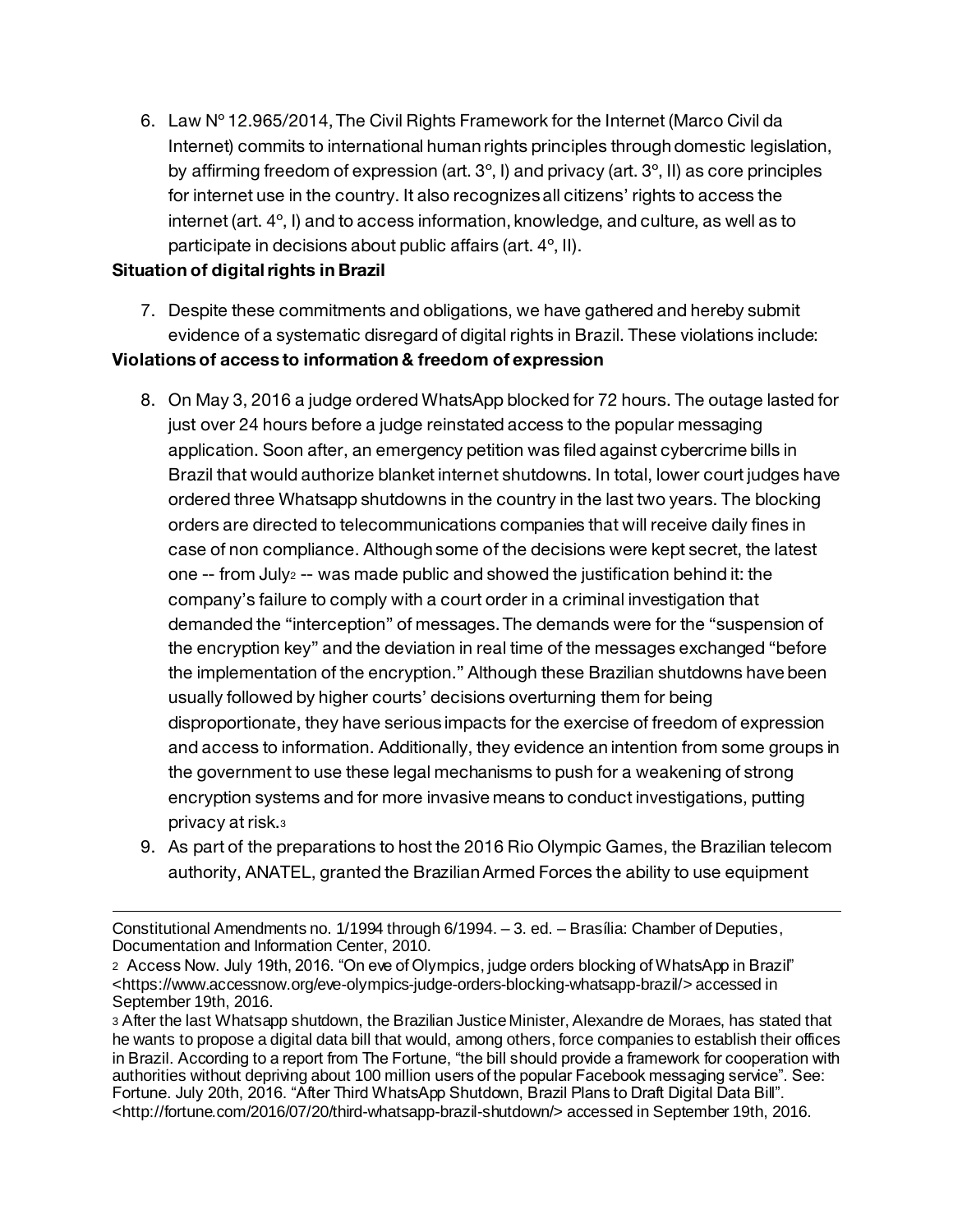that, in addition to "jamming" illegal drones and potentially thwarting potential terrorist attacks, could shut off all or parts of mobile internet. The permit is partially kept in secret and there is little clarity as to how this technology will be deployed in the future and which are the conditions for its use. Although authorities claim the permit's purpose is limited to blocking drones, there is not a clear commitment to not using it to shut down mobile internet access.<sup>4</sup>

## **Additional legal provisions that violate the freedom of expression**

- 10. Contradicting international human rights bodies' recommendations and its own commitments with the protection of freedom of expression, Brazil criminalizes offenses against honor (Penal Code, arts. 138 to 145) and legislators have attempted to increase penalties for offenses committed with the use of the internet. One such legislative proposal is PL 4148/2015 that proposes to change the Penal Code to increase penalties if the offense is committed through the internet or telephone applications. The bill is pending approval by the Chamber of Deputies together with PL215/2015 (see below).
- 11.A number of proposals try to introduce local interpretations of the "right to be forgotten." Considering that Brazil has been criticised for the extended use of defamation lawsuits to silence political opposition and critique of public authorities, a large number of concerns have been raised by human rights organisations regarding the implementation of an ill-conceived "right to be forgotten," which could be abused to alter or erase the public record. Despite this opposition, legislators are avid to develop bills focusing on such a right to "de-list" - there are at least three bills being discussed in the Congress to that end (PL 215/2015; PL 1676/2015; PL 7881/2014) - while little attention has been given to the approval of a data protection act. Data protection legislation is critical to ensuring personal data is protected and citizens are empowered to control how their information is treated online.
- 12. The protection of copyright has also been cited as a justification for various legislative proposals, including for the introduction of the so-called "notice and stay down" mechanisms and the blocking of internet applications. PL 5203/2016 was a result of the CPICIBER and changes the Marco Civil in order to oblige internet service providers to make unavailable any identical copies of original content considered to be infringing the law by a court order, without the need of additional court orders and in 48 hours (notice and stay down). Additionally, PL 5204/2016 authorizes judges to order the blocking of "internet applications" hosted outside of the country in case they commit crimes punishable with more than two years of incarceration (which includes copyright violations), except crimes against honor. According to the current text, the bill should not be applied against instant messaging applications.

 $\overline{a}$ 

<sup>4</sup> Access Now. August 5th, 2016. "Access Now urges Brazil not to jam communications during Olympic games" <https://www.accessnow.org/access-now-urges-brazil-not-jam-communications-olympic-games/> accessed in September, 20th 2016.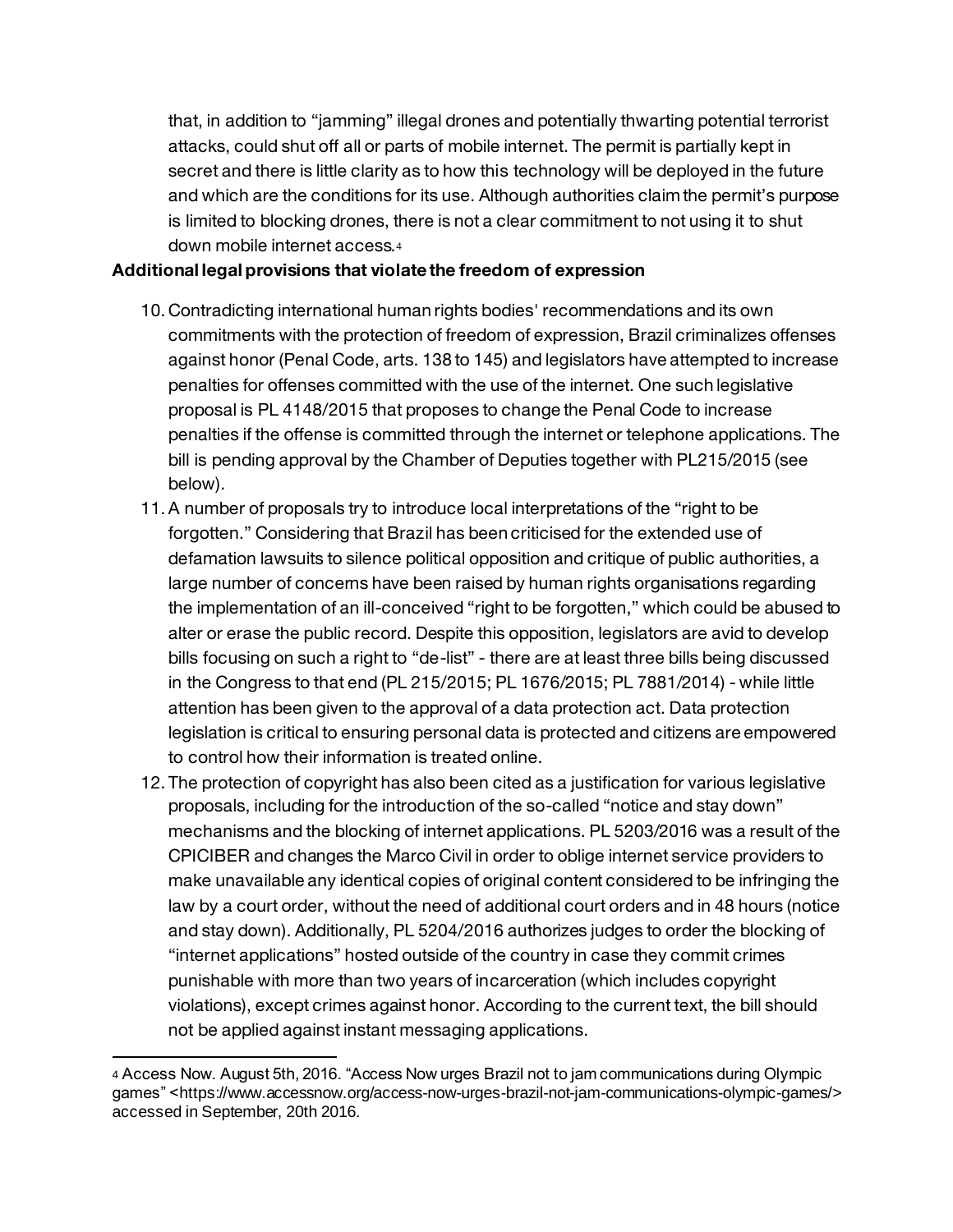- 13.With the justification of protecting children's rights, PL 2390/2015 proposes to create a national, mandatory "real name" identification policy to restrict minors' access to supposedly inappropriate content. Mandatory real name policies, which require users to present legal identification to register accounts or access the internet, risk thwarting the expression of vulnerable groups such as political and sexual minorities who may choose to withhold their opinions or expression out of fear for reprisals.
- 14.While the Marco Civil regulatory decree is known for being important legislation affirming digital rights, there are concerns on interpretation and criticism that some articles are too broad in scope, which could negatively impact internet users' rights, particularly on issues such as the ability of judges to order the blocking of applications or services.
- 15.Regarding the issue of Net Neutrality in Article 2 of the Marco Civil regulatory decree, "specialized services" are not included within the scope of the article and therefore not included in the regulations detailed in the text and failed to widespread zero rating practices in Brazil. Such omissions leave an open door to dangerous internet traffic prioritization that leads to negative consequences for freedom of expression.

# **Violations of the right to privacy**

 $\overline{a}$ 

- 16. In August and September 2016, Brazil hosted the Olympic and Paralympic Games. The preparation for them was once again followed by an increase in the country's investment in mass surveillance technologies. Having already hosted several largescale international events in the past years, Brazil has become a privileged market for international surveillance companies. Among other things, Brazil has (i) significantly increased the number of cameras installed on city streets, (ii) installed several integrated command centers that can track conditions in real time and allow for coordinated responses by different municipal, state, and federal departments, (iii) acquired surveillance balloons equipped with monitoring systems that were originally developed for military use and (iv) monitored social media accounts of participants of protests.<sup>5</sup>
- 17. Despite the potential abuses to privacy these mass surveillance technologies represent, they were not followed by a proper public debate on their future uses or transparency measures as to their acquisition and use. Besides that, there are serious regulatory gaps regarding the limits and rules in which they will be implemented. For instance, while the use of street surveillance cameras increases each year — and significantly increased during the Olympic games — Brazil lacks proper legislation to regulate how images are protected and safeguarded after they are used.
- 18. In May 2016, the final report of a Parliamentary Commission of Inquiry on Cybercrimes (CPICIBER) created in the Chamber of Deputies to investigate online crimes and their

<sup>5</sup> Jamila Venturini and Amie Stepanovich. (Access Now, August 24th, 2016) "Brazil's Olympic surveillance legacy" <https://www.accessnow.org/brazils-olympic-surveillance-legacy/> accessed in September 19th, 2016.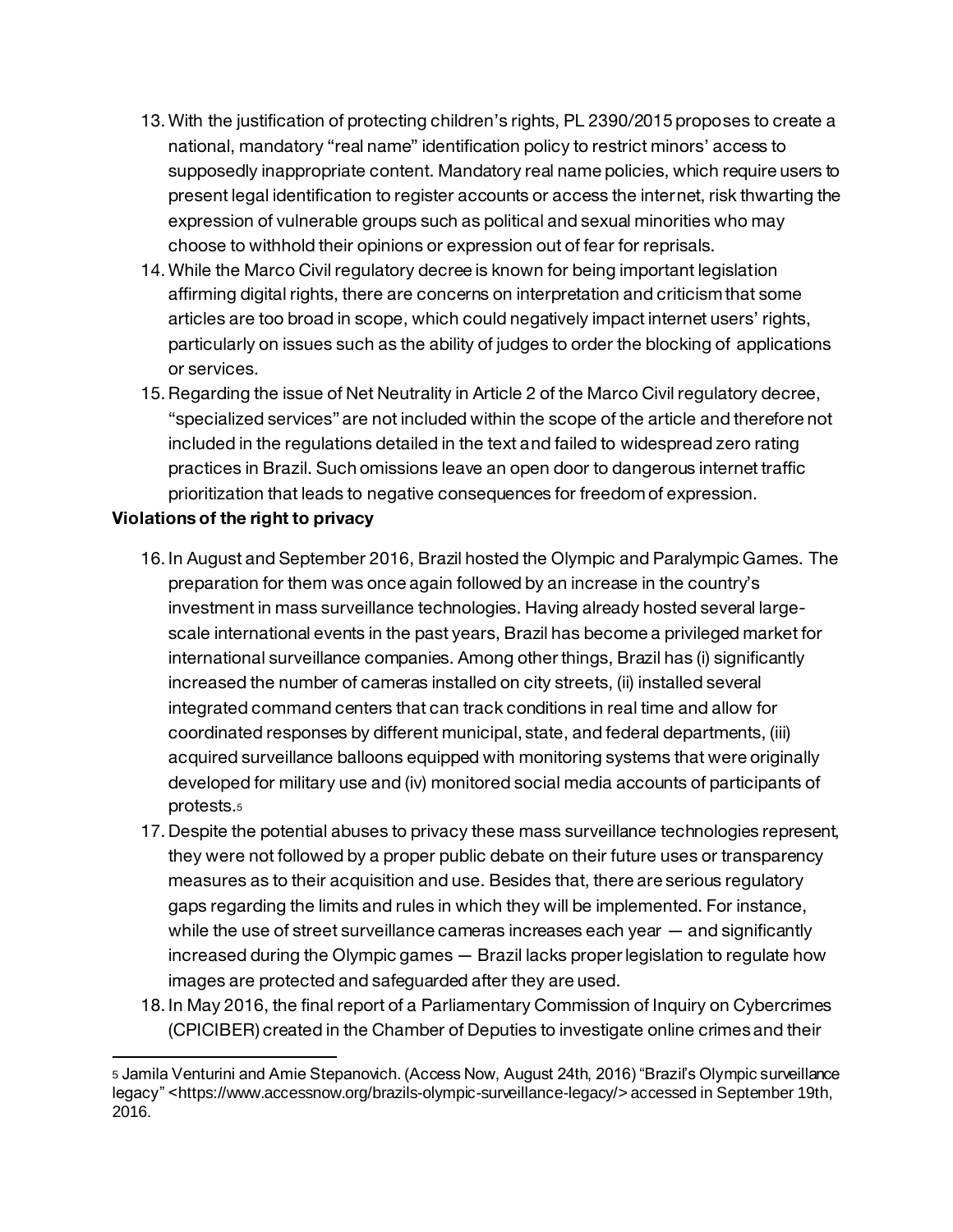effects in Brazil introduced concerning bills in Congress that may put the protection of the right to privacy at risk. The proposed legislation includes an extension of the existing mandatory data retention obligations to everyone who provides internet access, such as free access points in malls, public transport stations or airports (PL  $3237/2015$ ). $\epsilon$  The same bill also states that if the same IP address is shared among different users, internet service providers should retain all the technical information necessary for the individual identification of a user (art. 2º). Despite the broad language adopted and the clear violations to the principles of necessity and proportionality of these measures, the bill was approved in August 2016 by the Science and Technology Commission at the Chamber of Deputies and is now pending discussion in a Constitutional Commission being sent to discussion in the Senate.

- 19. In October 2015, the Chamber of Deputies' Constitutional Commission approved PL 215/2015, which changes the current version of the Marco Civil regulatory decree to expand an exception that was added to art. 10 conceding that subscriber information such as "personal qualification, affiliation, and address" may be handed over to competent authorities without a court order.<sup>7</sup> The bill expands the list of items that can be obtained without judicial review to include e-mail address, telephone number and the national security number (CPF) and obliges providers to collect, obtain, organize and make available such information.<sup>8</sup>
- 20. On May 12th, 2016, the Executive sent a draft data protection bill to the Chamber of Deputies. The bill (PL 5276/2016) is the result of two processes of public consultation led by the Ministry of Justice in 2010 and 2015 that involved academia, civil society organizations and the private sector. Despite being sent with a request to be urgently debated and voted, it is still pending discussion by legislators. Brazil has sectorial legislation on the subject, but it is one of the few countries in the region that does not have a comprehensive data protection framework in place.<sup>9</sup> The absence of such unified framework has given a wide margin of discretion to private and public agents in

l

<sup>6</sup> According to Law Nº 12.965/2014, Internet Service Providers should retain connection logs -- date and time of the beginning of the internet connection, duration of the connection and IP address -- for the period of one year.

<sup>7</sup> The provision that authorizes competent authorities to request so-called subscription data without a court order (art. 10, §3o) was added to the text of the Marco Civil da Internet to respond to what was already predicted by a previous law on money laundry (Law N. 12.683/2012). See: Rossini, C; Cruz, F. & Doneda, D. (2015). The Strengths and Weaknesses of the Brazilian Internet Bill of Rights: Examining a Human Rights Framework for the Internet.

<sup>&</sup>lt;https://www.cigionline.org/sites/default/files/no19\_0.pdf#page=16> accessed in September 19th, 2016. <sup>8</sup> Danny O'Brien (EFF, October 14th, 2015) "Brazil's Politicians Aim to Add Mandatory Real Names and a Right to Erase History to the Marco Civil" <https://www.eff.org/deeplinks/2015/10/brazils-terrible-pl215> accessed in September 19th, 2016.

<sup>9</sup> Dahlmann, A.; Venturini, J.; Dickow, M. & Maciel, M. (2015). Privacy and Surveillance in the Digital Age: a comparative study of the Brazilian and German legal frameworks.

<sup>&</sup>lt;https://www.academia.edu/18159512/Privacy\_and\_Surveillance\_in\_the\_Digital\_Age\_a\_comparative\_stu dy\_of\_the\_Brazilian\_and\_German\_legal\_frameworks> accessed in Setember 19th, 2016.